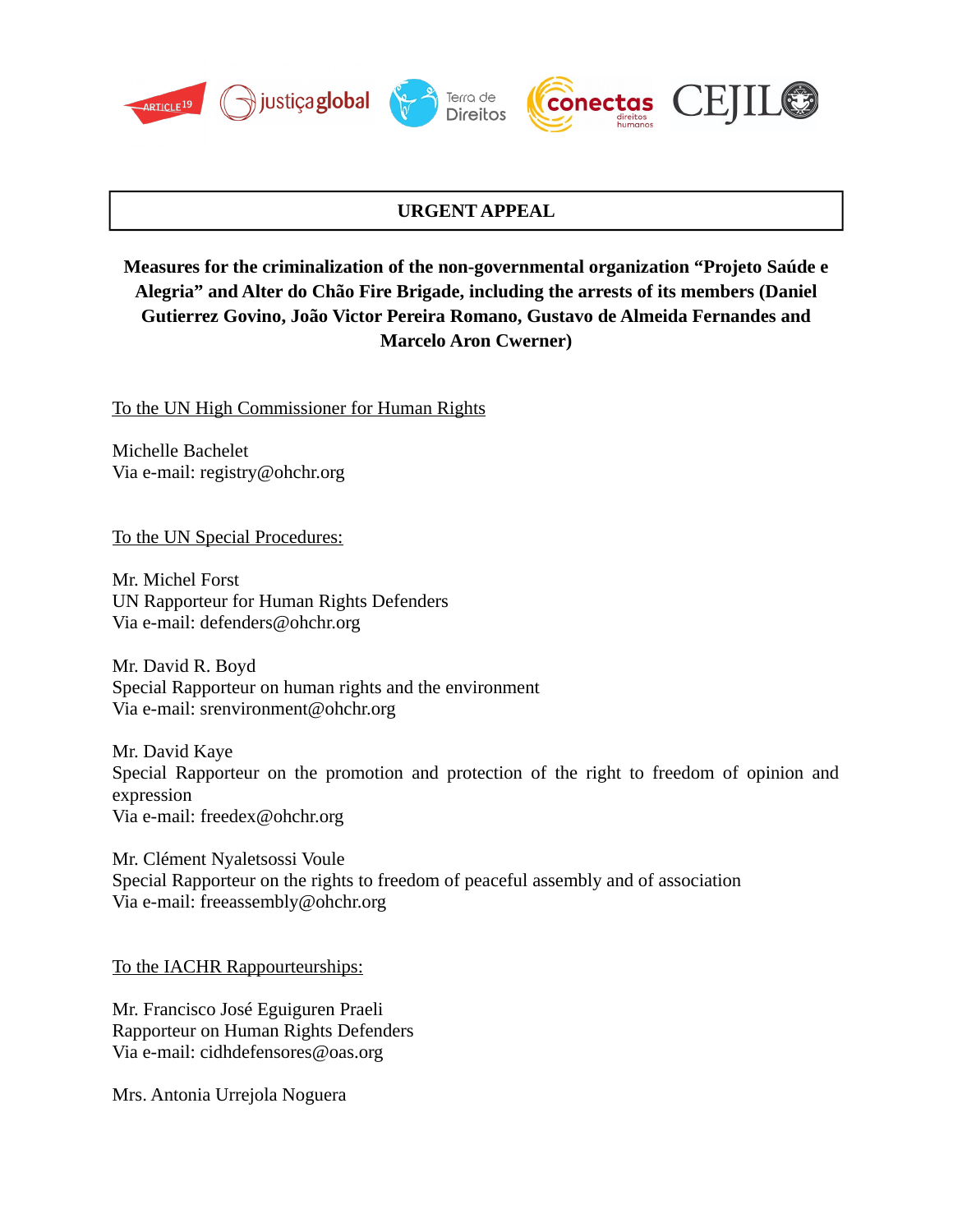





Rapporteur for Brazil Via e-mail: [aurrejola@oas.org](mailto:aurrejola@oas.org)

Mrs. Soledad García Muñoz Special Rapporteur on Economic, Social, Cultural and Environmental Rights Via e-mail: cid[h\\_desca@oas.org](mailto:CIDH_DESCA@oas.org)

Sr. Edison Lanza Special Rapporteur for freedom of expression Via e-mail: cidhexpresion@oas.org

## **I. SUMMARY**

The subscribing organizations send this Urgent Appeal to the various special procedures of the United Nations and to the rapporteurships of the Inter-American Commission on Human Rights so that immediate action can be taken on the measures of criminalization and demoralization of the non-governmental organization "Projeto Saúde e Alegria (PSA)", as well as the arrests of Daniel Gutierrez Govino, João Victor Pereira Romano, Gustavo de Almeida Fernandes and Marcelo Aron Cwerner, members of the Alter do Chão Fire Brigade.

Since the 2018 presidential elections, Brazilian civil society organizations have been enduring systematic attacks, in a process of demoralization and criminalization that endangers the fundamental rights of association, freedom of expression and the presumption of innocence. In his speech celebrating his victory in the first round of the presidential election, the current president promised to "put an end to all activism in Brazil". Once elected, the president issued a rule that established an unprecedented official system for monitoring and controlling the actions of civil society organizations - later rejected by the National Congress when the Provisional Measure 870/2019 was converted into law, while extinguishing collegiate bodies and reducing official spaces for civil society participation in the formulation and evaluation of public policies. The President of the Republic and high-level authorities have repeatedly stated that Non-Governmental Organizations are enemies of the country and its government, imputing to them, more than once, without any proof, the authorship of criminal facts, such as the deliberate oil spill in the Brazilian territorial sea and the igniting of forest fires in the Amazon in order to, supposedly, damage the country's image abroad.

In this context of increasing intimidation and destruction of the public image of the independent and organized civil society, an investigation was launched by the Pará State Civil Police to investigate the perpetration of an arson that swept through large areas of the Amazon forest near the municipality of Santarém. To everyone's surprise and based on no concrete evidence, on November 26, 2019, the preventive detention of activists who had voluntarily been working with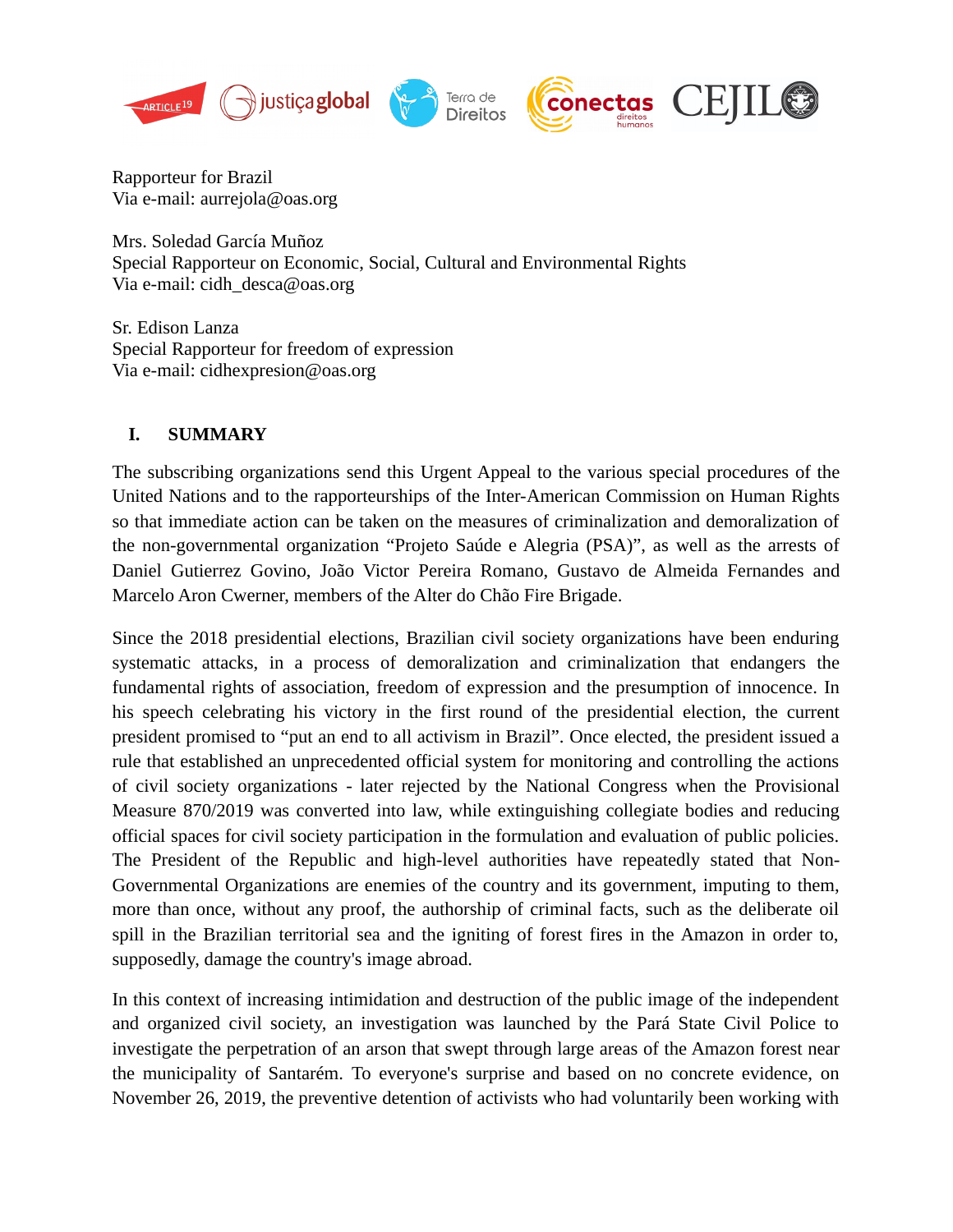

local public authorities to stop the fires was ordered. These activists, members of the Alter do Chão Fire Brigade, were arrested on the absurd accusation that they were setting off the fires themselves as a way of raising funds donated by citizens around the world to protect the Amazon. According to the accusation, they committed the crimes established in art. 40 of Law 9.605/1998 (Causing direct or indirect damage to Conservation Units) and art. 288 of the Penal Code (Criminal Association).

A custody hearing was held on November 27, 2019, by the State Judge of the 1st Criminal Court of Santarém, Alexandre Rizzi, in which the preventive detention was maintained on grounds of guaranteeing public order and convenience of the criminal instruction, as well as to avoid the reiteration of the criminal practice. However, on November 28, 2019, the same Judge issued a decision revoking the preventive detention, as he considered that (i) the police authority reported that the search and seizure resulted in an enormous amount of documents, and that a thorough examination of these documents will require a considerable amount of time; (ii) the accused could not be held in jail depending on the analysis of the documents seized and on the findings of the police authority, under penalty of unlawful embarrassment; (iii) the investigated individuals had already been heard at the administrative headquarters and the police authority did not present any information or new facts that made it essential to maintain custody; (iv) the personal condition of the defendants is favorable to them, as they have fixed residence and lawful occupation. In total, the brigade members were held for two days.

In addition to the arrest, search and seizure measures were also decreed against the Alter do Chão Fire Brigade, as well as the Projeto Saúde e Alegria.

As widely reported by the Brazilian press, which had access to the police request that substantiated the preventive detention and the collection of all PSA's computers, the court decision is not backed by any concrete element, as it is based solely on conjecture disconnected from evidence actually produced, which included monitored telephone conversations of the accused. According to an article at the Folha de São Paulo newspaper, the "inquiry against arrested brigade members gathers monitored telephone conversations without evidence of crimes"[1](#page-2-0) .

Given the absence of proof or even evidence linking these entities to the fires, it is evident that the investigation constitutes an attempt to criminalize people and organizations that notably act preserving the environment in the Brazilian Amazon.

The present organizations ask the above referenced specialists:

<span id="page-2-0"></span>1

[https://ambiencia.blogfolha.uol.com.br/2019/11/27/inquerito-contra-brigadistas-presos-reune-grampos](https://ambiencia.blogfolha.uol.com.br/2019/11/27/inquerito-contra-brigadistas-presos-reune-grampos-sem-evidencia-de-crime/)[sem-evidencia-de-crime/](https://ambiencia.blogfolha.uol.com.br/2019/11/27/inquerito-contra-brigadistas-presos-reune-grampos-sem-evidencia-de-crime/)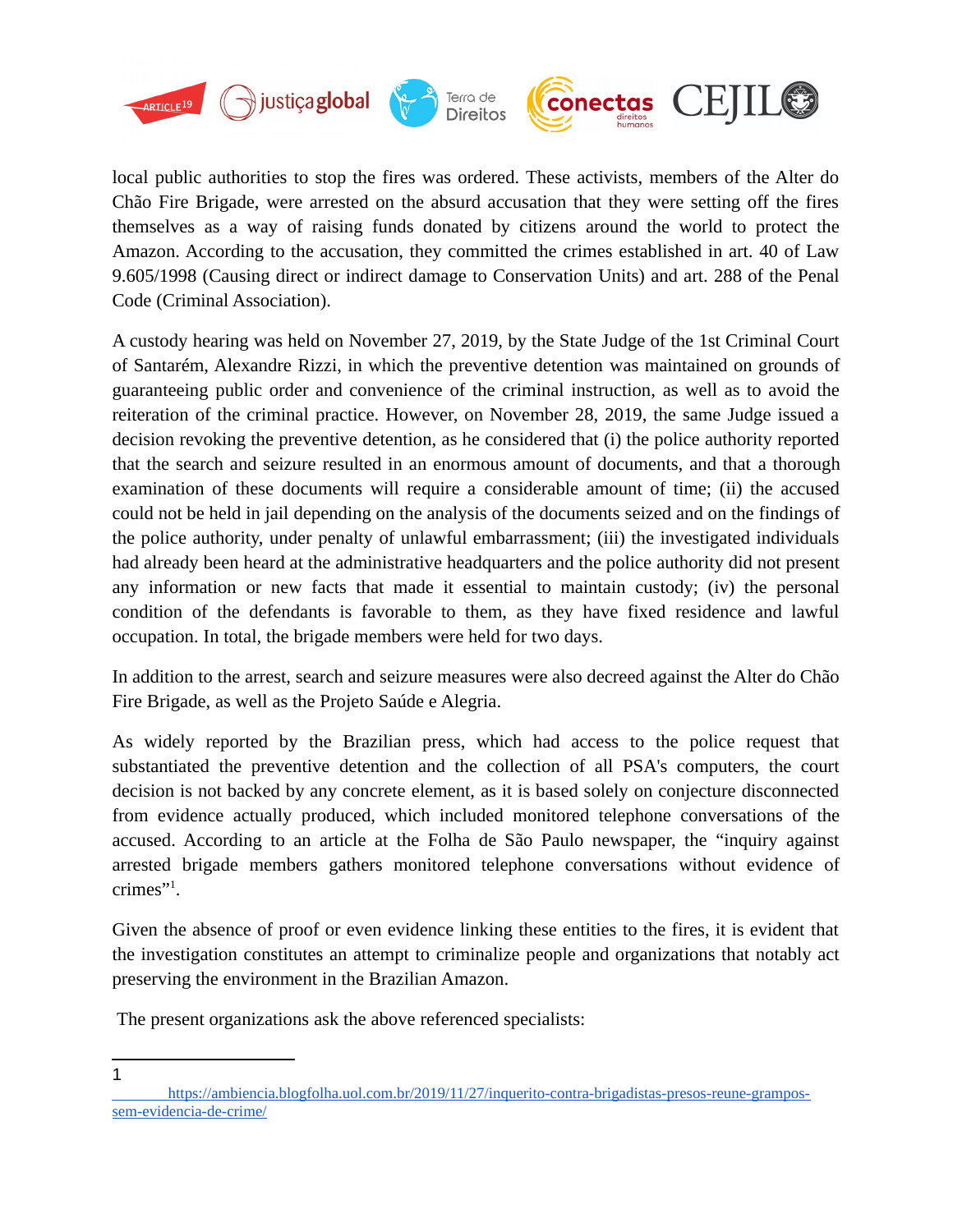

1. That state judicial authorities be recommended to respect the rights and freedom of association and defense of the non-governmental organization "Projeto Saúde e Alegria" and members of the Alter do Chão Fire Brigade: Daniel Gutierrez Govino, João Victor Pereira Romano, Gustavo de Almeida Fernandes, and Marcelo Aron Cwerner;

2. That state judicial authorities be recommended to comply with procedural nullities present in the criminal case against the Projeto Saúde e Alegria and the members of the Alter do Chão Fire Brigade, as well as to comply with the due process of law and respect for fundamental rights and guarantees of the accused individuals, including the investigation of abuses committed during the Civil Police Operation and other proceedings involving the case;

3. That the special mandates make public statements about the violation of rights in such cases, request information from the Brazilian State, and keep informed about the unfolding of investigations and criminal proceedings, ensuring the transparency of procedures and articulation between the results of investigations conducted at federal and state levels, in order to effectively determine, with respect to fundamental rights and guarantees, the responsibility for the fires that have occurred since August 2019 in the region;

4. That the Brazilian State be recommended to refrain from making stigmatizing and criminalizing statements that violate the right of accused persons to the presumption of innocence and dignity, until the conclusion of investigations and the completion of criminal proceedings;

## **II. INTRODUCTION**

Currently, a scenario of reduction of democratic spaces and the participation of civil society organizations that act in the formulation and monitoring of public policies is being consolidated in Brazil. The federal government attacks on human rights defenders are diverse, and a direct attack on human rights organizations working in defense of the territory can be observed.

Still during his campaign for the position of President of the Republic, the then candidate Jair Bolsonaro, shortly after winning the first round of elections, announced in a statement transmitted on his Facebook page that he would "put an end to all activism in Brazil"<sup>[2](#page-3-0)</sup>.

In fulfillment of this promise, and after taking office, concrete actions to weaken participatory spaces and civil society organizations were carried out, such as: (i) Provisional Measure No. 870/2019, which was the first normative act produced by Bolsonaro's Government and which established in its initial text the "supervision, coordination, monitoring and follow-up of the

<span id="page-3-0"></span><sup>2</sup> <https://www1.folha.uol.com.br/poder/2018/10/organizacoes-repudiam-fala-de-bolsonaro-contra-ativismos.shtml>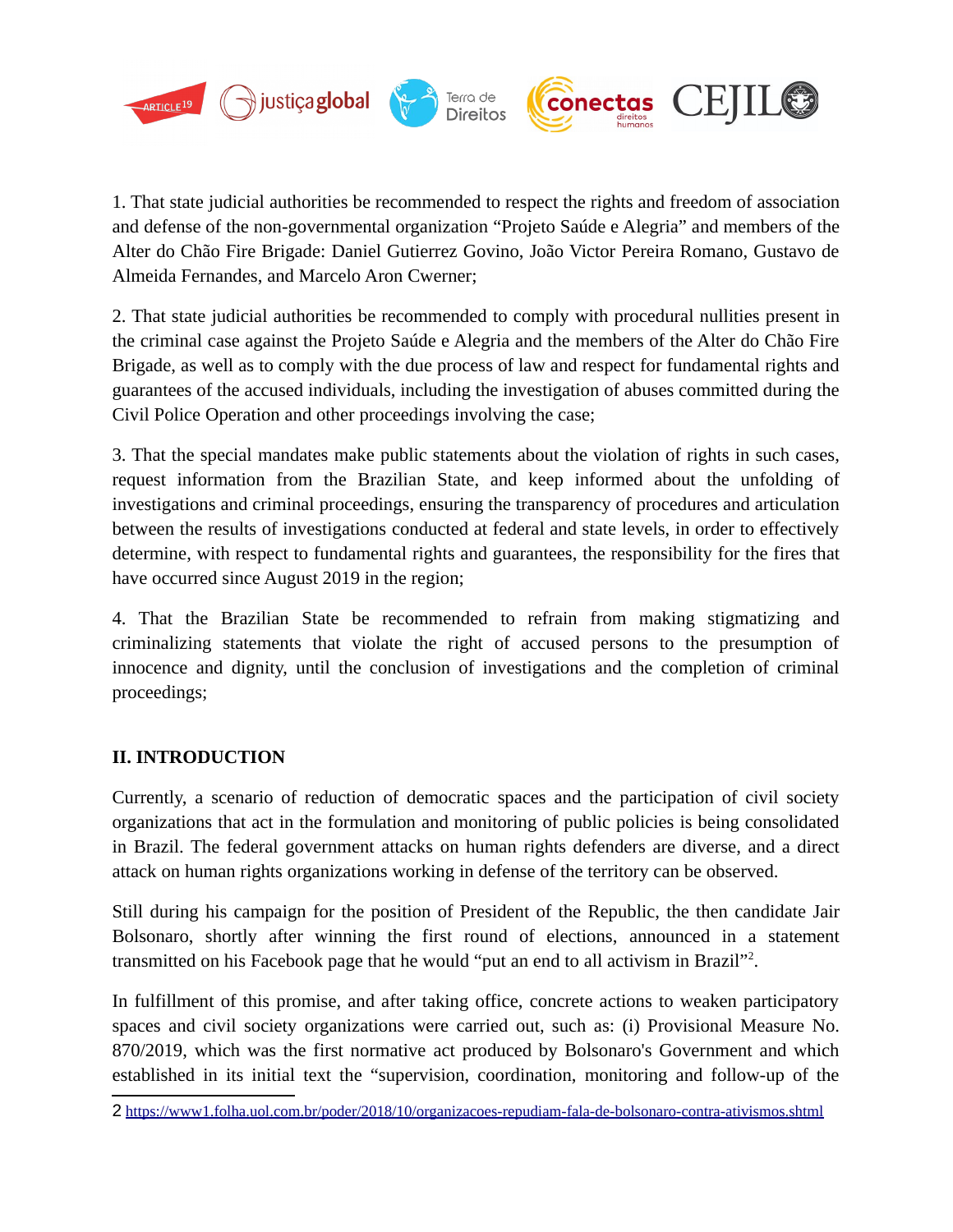

activities and actions of non-governmental organizations" (art. 5, II)<sup>[3](#page-4-0)</sup>; (*ii*.) Federal Decree No. 9,759/2019, which weakened and extinguished dozens of Federal Public Administration collegiates, drastically limiting the participation of organized civil society in the official spaces for the formulation, implementation and evaluation of public policies; and (*iii.*) Federal Decree No. 9,806/2019, which in addition to reducing the representation of non-governmental organizations on the National Environment Council, instituted an obscure system of draw for participation in the collegiate, ending the mechanism of peer election. UN High Commissioner for Human Rights Michelle Bachelet herself has warned about the reduction of the democratic space in Brazil, especially with attacks on nature and human rights defenders in September this  $year<sup>4</sup>.$  $year<sup>4</sup>.$  $year<sup>4</sup>.$ 

This setting of criminalization and intimidation is corroborated by the episode of the dismissal of Ricardo Galvão, the director of the National Institute for Space Research - INPE (an agency linked to the Ministry of Science and Technology). His dismissal was motivated by the disclosure of data showing a rise in the Brazilian Amazon deforestation. On the occasion, the President of the Republic stated that the data disclosed by INPE was not true, claimed that the publication of the information would harm national interests and accused the Director of the Institute of acting "in the service of some NGO" <sup>[5](#page-4-2)</sup>. The President's allegation led to Galvão's dismissal, which caused outrage in the national and international scientific community.

Such setting is also supported by the practices and discourse of the federal government regarding the Amazon Fund, a mechanism that enables international financial resources to combat deforestation in the Amazon. In 2019's first semester, the Ministry of the Environment began a thorough process of revising the Fund's rules of operation, arguing that the mechanism was solely used to transfer money to NGOs that did not fulfill the task of contributing to the preservation of the biome. The minister even summoned a press conference to present alleged misuse of funds by non-governmental organizations, which, however, were never proven<sup>[6](#page-4-3)</sup>. This revision process, which was criticized by the funding countries, resulted in a diplomatic impasse that led to the suspension of the Fund<sup>[7](#page-4-4)</sup>. The President of the Republic later acknowledged that the

<span id="page-4-0"></span><sup>3</sup> This rule was effective from 01/01/2019 to 06/18/2019, when it was repealed by the National Congress.

<span id="page-4-1"></span><sup>4</sup> [https://www.correiodopovo.com.br/not%C3%ADcias/mundo/onu-alerta-para-redu%C3%A7%C3%A3o-do-espa](https://www.correiodopovo.com.br/not%C3%ADcias/mundo/onu-alerta-para-redu%C3%A7%C3%A3o-do-espa%C3%A7o-democr%C3%A1tico-no-brasil-1.363376) [%C3%A7o-democr%C3%A1tico-no-brasil-1.363376](https://www.correiodopovo.com.br/not%C3%ADcias/mundo/onu-alerta-para-redu%C3%A7%C3%A3o-do-espa%C3%A7o-democr%C3%A1tico-no-brasil-1.363376)

<span id="page-4-2"></span><sup>5</sup> [https://g1.globo.com/politica/noticia/2019/07/21/bolsonaro-diz-que-divulgacao-de-dados-sobre-desmatamento](https://g1.globo.com/politica/noticia/2019/07/21/bolsonaro-diz-que-divulgacao-de-dados-sobre-desmatamento-prejudica-o-brasil.ghtml)[prejudica-o-brasil.ghtml](https://g1.globo.com/politica/noticia/2019/07/21/bolsonaro-diz-que-divulgacao-de-dados-sobre-desmatamento-prejudica-o-brasil.ghtml)

<span id="page-4-3"></span><sup>6</sup> [https://www1.folha.uol.com.br/ambiente/2019/05/ministro-diz-que-encontrou-problemas-em-contratos-de-ongs](https://www1.folha.uol.com.br/ambiente/2019/05/ministro-diz-que-encontrou-problemas-em-contratos-de-ongs-com-fundo-amazonia.shtml)[com-fundo-amazonia.shtml](https://www1.folha.uol.com.br/ambiente/2019/05/ministro-diz-que-encontrou-problemas-em-contratos-de-ongs-com-fundo-amazonia.shtml)

<span id="page-4-4"></span><sup>7</sup> [https://sustentabilidade.estadao.com.br/noticias/geral,ministro-diz-que-ha-indicios-de-irregularidades-no-fundo](https://sustentabilidade.estadao.com.br/noticias/geral,ministro-diz-que-ha-indicios-de-irregularidades-no-fundo-amazonia,70002833721https://www1.folha.uol.com.br/ambiente/2019/08/noruega-ira-bloquear-verba-para-o-fundo-amazonia-diz-jornal.shtml)[amazonia,70002833721https://www1.folha.uol.com.br/ambiente/2019/08/noruega-ira-bloquear-verba-para-o-fundo](https://sustentabilidade.estadao.com.br/noticias/geral,ministro-diz-que-ha-indicios-de-irregularidades-no-fundo-amazonia,70002833721https://www1.folha.uol.com.br/ambiente/2019/08/noruega-ira-bloquear-verba-para-o-fundo-amazonia-diz-jornal.shtml)[amazonia-diz-jornal.shtml](https://sustentabilidade.estadao.com.br/noticias/geral,ministro-diz-que-ha-indicios-de-irregularidades-no-fundo-amazonia,70002833721https://www1.folha.uol.com.br/ambiente/2019/08/noruega-ira-bloquear-verba-para-o-fundo-amazonia-diz-jornal.shtml)

[https://sustentabilidade.estadao.com.br/noticias/geral,em-carta-noruega-e-alemanha-defendem-objetivos-e](https://sustentabilidade.estadao.com.br/noticias/geral,em-carta-noruega-e-alemanha-defendem-objetivos-e-governanca-do-fundo-amazonia,70002865693)[governanca-do-fundo-amazonia,70002865693](https://sustentabilidade.estadao.com.br/noticias/geral,em-carta-noruega-e-alemanha-defendem-objetivos-e-governanca-do-fundo-amazonia,70002865693)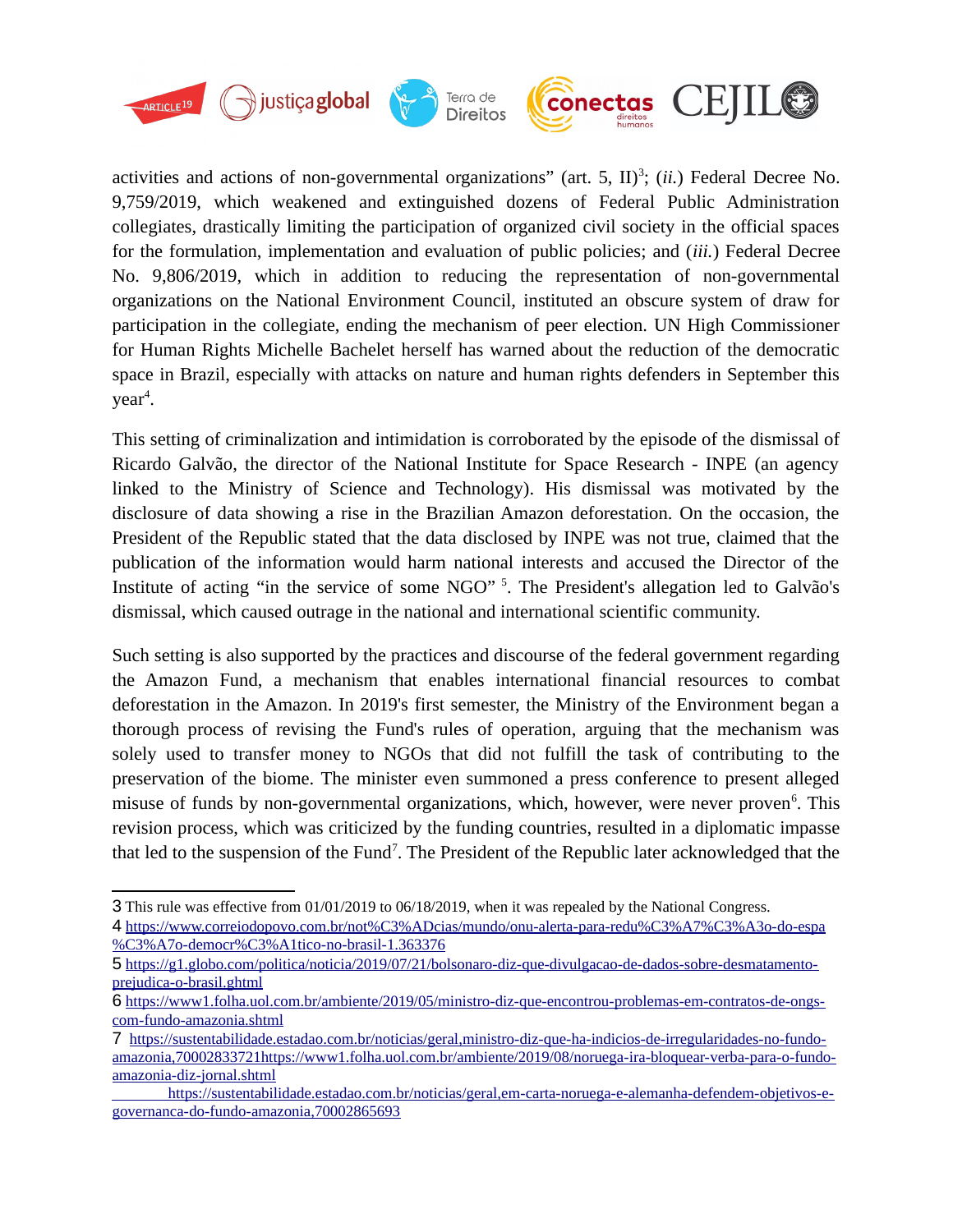

suspension in the Amazon Fund activities was intended to paralyze the receiving of funds by NGOs<sup>[8](#page-5-0)</sup>, demonstrating a clear misuse of function and use of the public administrative structure to retaliate against organized, independent civil society.

When, in August 2019, data showing a rise on deforestation and fires in the Amazon were released to society, the President of the Republic, without any evidence or reasoning, accused Brazilian non-governmental organizations of being responsible for the fires. For Jair Bolsonaro, the reduction in budget transfers would have motivated NGOs to commit criminal acts to undermine his government and the country. In his words: "Crime does exist, and we have to do everything possible for it not to increase, but we blocked the money to NGOs, transfers from abroad, of which 40% went to NGOs, there is no such thing more. So these people are missing the money. There may be, I am not stating, a criminal action by these "NGO people" to draw attention against myself and the Brazilian government"<sup>[9](#page-5-1)</sup>.

The unfounded accusations that non-governmental organizations are responsible for environmental crimes led President Jair Bolsonaro to be questioned by the Federal Supreme Court, due to a request for clarification presented by the Associação Civil Alternativa Terra Azul (Petition 8.344).

In the same context of intimidation of the work of NGOs in the country, Environment Minister Ricardo Salles, at the height of the crisis caused by the extensive contamination of the Brazilian coast by an oil spill of unknown origin, publicly accused Greenpeace, without any evidence, of being responsible for the criminal  $act<sup>10</sup>$  $act<sup>10</sup>$  $act<sup>10</sup>$ .

## **III. VIOLATIONS**

On November 26, 2019, within the scope of a Civil Police operation in the state of Pará called Fogo do Sairé, which aims to investigate the origin of the fires that swept the Alter do Chão region in September this year, the State Judge of the 1st Criminal Court of Santarém, Alexandre Rizzi, ordered the preventive detention of four members of the Alter do Chão Fire Brigade, an organization that works to combat the fires that burned through the region in September. At the

<span id="page-5-1"></span>9

<span id="page-5-0"></span><sup>8</sup> [https://g1.globo.com/politica/noticia/2019/08/21/bolsonaro-diz-que-ongs-podem-estar-por-tras-de-queimadas-na](https://g1.globo.com/politica/noticia/2019/08/21/bolsonaro-diz-que-ongs-podem-estar-por-tras-de-queimadas-na-amazonia-para-chamar-atencao-contra-o-governo.ghtml)[amazonia-para-chamar-atencao-contra-o-governo.ghtml](https://g1.globo.com/politica/noticia/2019/08/21/bolsonaro-diz-que-ongs-podem-estar-por-tras-de-queimadas-na-amazonia-para-chamar-atencao-contra-o-governo.ghtml)

[https://www.oeco.org.br/blogs/salada-verde/bolsonaro-afirma-ao-stf-que-acusar-ongs-por-queimadas-foi](https://www.oeco.org.br/blogs/salada-verde/bolsonaro-afirma-ao-stf-que-acusar-ongs-por-queimadas-foi-mera-opiniao/)[mera-opiniao/](https://www.oeco.org.br/blogs/salada-verde/bolsonaro-afirma-ao-stf-que-acusar-ongs-por-queimadas-foi-mera-opiniao/)

<span id="page-5-2"></span><sup>10</sup> [https://www.dw.com/pt-br/sem-provas-salles-insinua-que-greenpeace-%C3%A9-culpado-por-manchas-de-](https://www.dw.com/pt-br/sem-provas-salles-insinua-que-greenpeace-%C3%A9-culpado-por-manchas-de-%C3%B3leo/a-50978173) [%C3%B3leo/a-50978173](https://www.dw.com/pt-br/sem-provas-salles-insinua-que-greenpeace-%C3%A9-culpado-por-manchas-de-%C3%B3leo/a-50978173)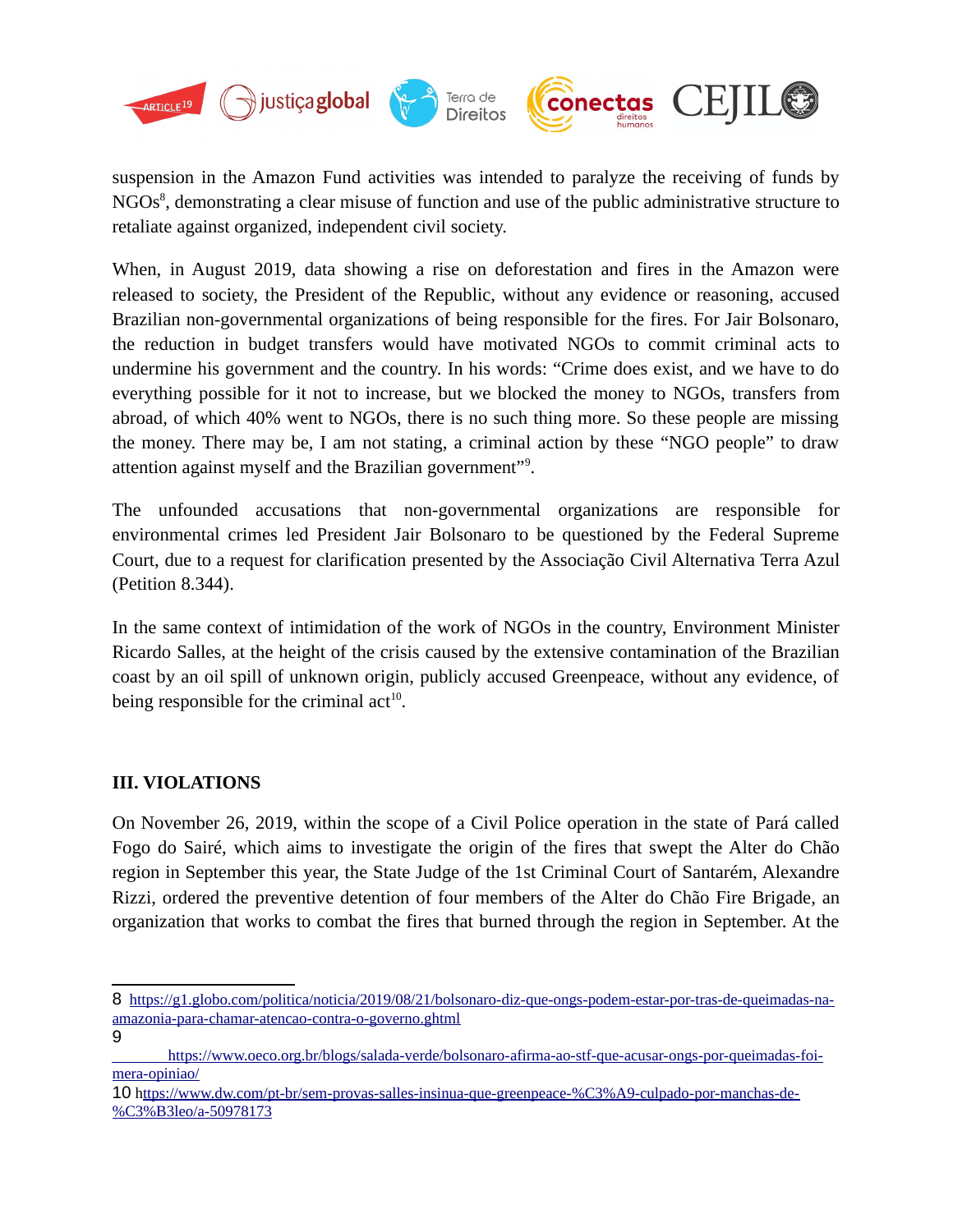

time, police seized documents and computers from the Projeto Saúde e Alegria (Health and Joy Project - PSA)<sup>[11](#page-6-0)</sup>, as well as equipment and documents from the Alter do Chão Fire Brigade.

Regarding these fires, in September 2019 the first outbreak began in an area of forest known as Capadócia, located between Ponta de Pedras and the village of Alter do Chão, which is a federal environmental protection area (APA). The federal government is responsible for the supervision and adoption of conservation measures for this area. The fire reached the Everaldo Martins Highway, but was controlled the next day<sup>[12](#page-6-1)</sup>. The recent fires, however, brought the attention of the community and authorities to a possible new offensive on the environmental protection areas of this Amazonian paradise. It is important to emphasize that this is a popular tourist destination, and it is suffering from the devastation in its environmental protection areas due to land speculation.

Fires are not uncommon in the Amazonian cerrado regions, as the cerrado has a drier undergrowth than the forest. Experts, however, attest that fire outbreaks are necessarily the result of human action, be it deliberate or accidental.

In the presence of these fires, two investigations were initiated: one at the state level, conducted by the Civil Police of Pará, and another at the federal level, conducted by the Federal Police; the latter began in 2015.

In the federal investigation "no element indicated the participation of brigade members or civil society organizations," as stated by the Federal Public Prosecutor's Office on November 27,  $2019^{13}$  $2019^{13}$  $2019^{13}$ .

The Civil Police, in turn, requested the detention of the four members of the Alter do Chão Fire Brigade, as well as the search and seizure of documents and computers at the headquarters of Projeto Saúde e Alegria and documents and computers of the brigade members themselves. It should be noted that the search warrant did not contain the list of assets to be seized, which is why police officers arbitrarily took all documentation from PSA, including computers, contracts and accounting documents, so the project is facing difficulties to continue performing their activities. The same happened during the search and seizure of the Alter do Chão Fire Brigade, in which equipment such as drones and personal hard drives of the members of the brigade were

<span id="page-6-2"></span>13

<span id="page-6-0"></span><sup>11</sup> <https://www.bbc.com/news/world-latin-america-50580152>

<https://www.theguardian.com/world/2019/nov/29/brazils-president-claims-dicaprio-paid-for-amazon-fires>  [https://www.nytimes.com/2019/11/30/world/americas/Jair-bolsonaro-amazon-fires-Leonardo-](https://www.nytimes.com/2019/11/30/world/americas/Jair-bolsonaro-amazon-fires-Leonardo-DiCaprio.html)

[DiCaprio.html](https://www.nytimes.com/2019/11/30/world/americas/Jair-bolsonaro-amazon-fires-Leonardo-DiCaprio.html)

<span id="page-6-1"></span><sup>12</sup> [https://sustentabilidade.estadao.com.br/noticias/geral,entenda-a-investigacao-que-levou-a-prisao-de-brigadistas](https://sustentabilidade.estadao.com.br/noticias/geral,entenda-a-investigacao-que-levou-a-prisao-de-brigadistas-em-alter-do-chao-no-para,70003105579)[em-alter-do-chao-no-para,70003105579](https://sustentabilidade.estadao.com.br/noticias/geral,entenda-a-investigacao-que-levou-a-prisao-de-brigadistas-em-alter-do-chao-no-para,70003105579)

http://www.mpf.mp.br/pa/sala-de-imprensa/noticias-pa/mpf-requisita-inquerito-que-acusa-brigadistas-porincendio-em-alter-do-chao-pa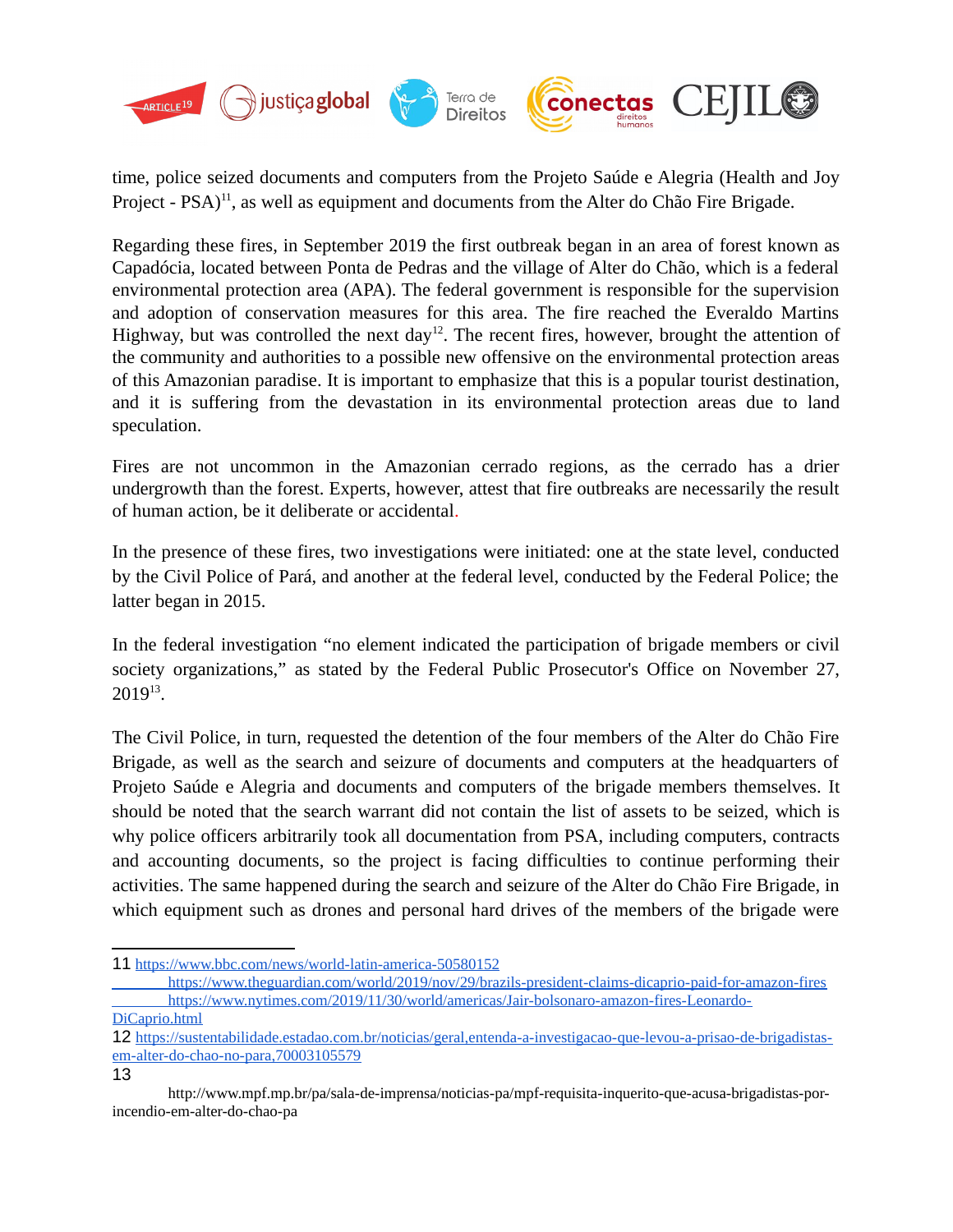

seized. Regarding the detention of the brigade members, the custody hearing which maintained the preventive detention took place the day after the execution of the arrest warrant. However, the next day, the State Judge of the 1st Criminal Court of Santarém, Alexandre Rizzi, revoked the custody and the brigade members were released on November 28, 2019. The documents and computers seized from the Projeto Saúde e Alegria and the Alter do Chão Fire Brigade, however, remain in the possession of the Civil Police.

The lack of evidence to justify the decision of preventive detention and search and seizure of goods and documents was harshly criticized by the national press, which had access to the case file:

> "The Pará police inquiry that led four environmentalists to prison – for holding them responsible for forest fires in the Alter do Chão region – is brimming with staggering conclusions that have no evidence at all and, on several points, brings correlations that the investigation itself contradicts"<sup>[14](#page-7-0)</sup>.

> "The only criminal offense cited in the request for detention, still on a provisional basis, is that they allegedly caused fires in the Alter do Chão Environmental Preservation Area (APA) region, which would violate Article 40 of Law 9,605/98 – 'to cause direct or indirect damage to Conservation Units'.

> "However, the only intercepted dialogue that fuels the suspicion is commonly heard in conversations and interviews with local residents due to the seasonality of the fires - which occur annually, peaking about two months after the fire peak in other Amazonian states like Acre, Amazonas and Rondônia. The rainy season, therefore, also happens in the region about two months after other Amazonian states.

(...)

"For the police, the dialogue makes "noticeable the reference to orchestrated fires, as it is not possible to predict, even at this time of year, the date and place where fires will occur". The police conclusion does not cite the following excerpt from the conversation, in which the same suspect makes similar predictions about the arrival of the rains"<sup>[15](#page-7-1)</sup>.

Following the news of the arrest of brigade members, the Brazilian President made a statement on a social network, affirming that "In October I declared that many fire outbreaks could be linked to NGOs. Now the Pará police arrests some suspects of the crime"[16](#page-7-2). Both the Ministers of

<span id="page-7-0"></span><sup>14</sup> <https://theintercept.com/2019/11/28/inquerito-para-ong-amazonia-incendios-soltos/>

<span id="page-7-1"></span><sup>15</sup> [https://ambiencia.blogfolha.uol.com.br/2019/11/27/inquerito-contra-brigadistas-presos-reune-grampos-sem](https://ambiencia.blogfolha.uol.com.br/2019/11/27/inquerito-contra-brigadistas-presos-reune-grampos-sem-evidencia-de-crime/)[evidencia-de-crime/](https://ambiencia.blogfolha.uol.com.br/2019/11/27/inquerito-contra-brigadistas-presos-reune-grampos-sem-evidencia-de-crime/)

<span id="page-7-2"></span><sup>16</sup> <https://twitter.com/jairbolsonaro/status/1199697700796665857>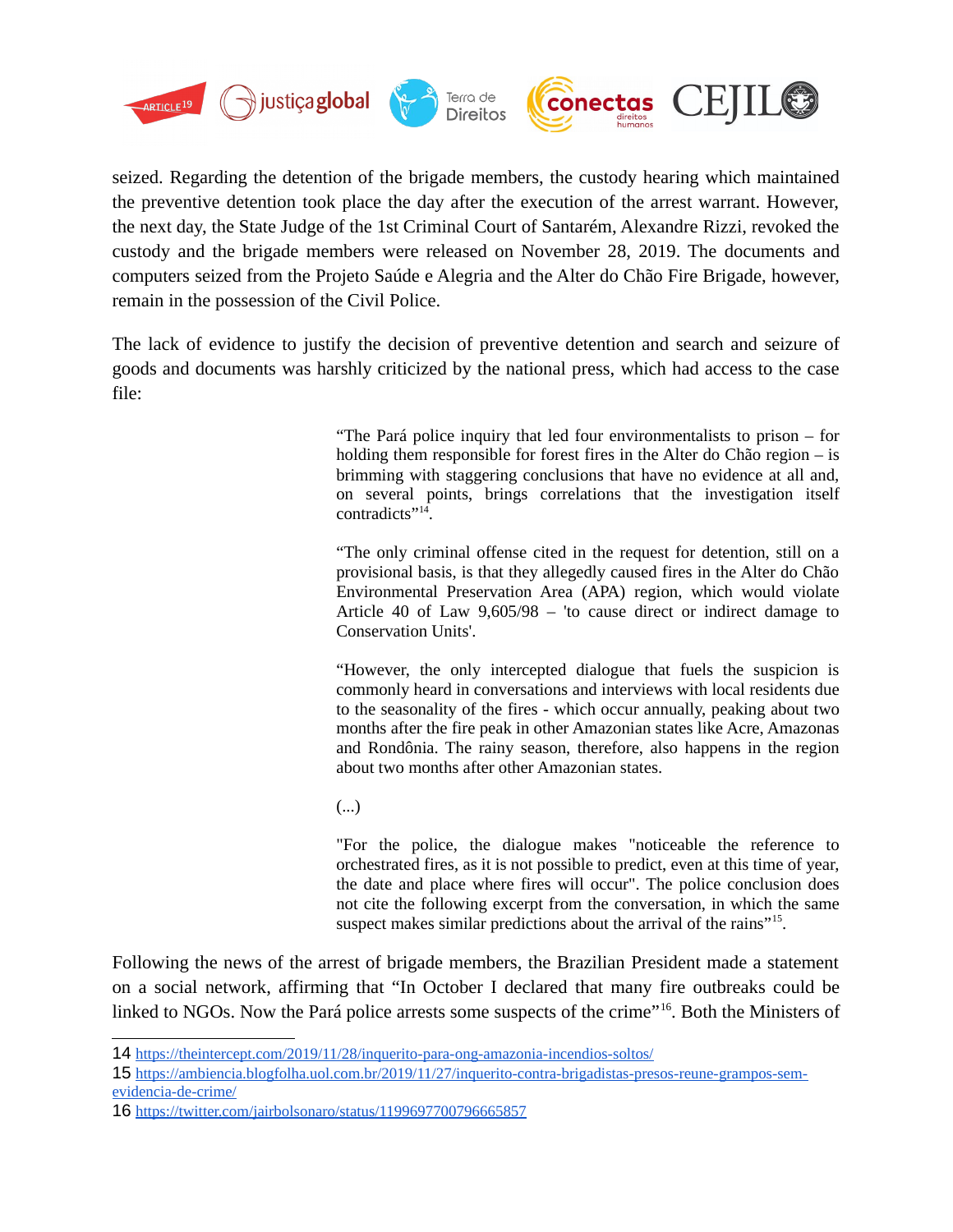

Education and Environment also made similar statements; the latter even reproduced one of the audio files obtained in the investigation, concluding with the phrase "draw your own conclusions".<sup>[17](#page-8-0)</sup> On the day of the release of the brigade members, the President accused again non-governmental organizations for the fires at the Amazon and advised the population not to make financial donations to the third sector<sup>[18](#page-8-1)</sup>.

This demonstrates that the discourse of criminalization of human rights defenders is being widely legitimized by public authorities, exposing a broader context that aims to prevent the activities of non-governmental organizations and human rights activists in Brazil.

Thus, this is an obvious attempt to reinforce a narrative that strengthens the criminalization of NGOs, social movements and environmental activists who historically engage in the struggle to preserve the forest and its peoples. Just a week before the beginning of the UN Convention on Climate, an international summit to combat deforestation and fires, the criminalization of the brigade members works as a factoid to take away the responsibility of the Brazilian government for the increase of fire outbreaks this year", declares a public note signed by over 60 organizations<sup>[19](#page-8-2)</sup>.

The Civil Police action makes evident that the use of the penal system, along with the armed wing of the State, serves to criminalize human rights organizations and defenders, as well as their social causes, by transforming them into criminals in a clear reversal of responsibilities.

This action brings with it, at once, a series of violations:

**a) Violation of the principle of the presumption of innocence:** the evidence, mostly obtained through telephone interceptions, results in a series of audio files that in no way indicate a possible illegality in the actions of the brigade members or the NGOs involved. On the contrary, it only shows their commitment to prevent the continuation of fires in the territory. The fragility of the evidence, therefore, is a serious violation of the principle of the presumption of innocence, since even in the absence of minimally reasonable evidence about the alleged illegal conduct of the brigade members, their preventive detention was decreed.

In addition, specifically regarding the preventive detention, it should be noted that it does not comply with the requirements imposed by the Brazilian Criminal Procedure Code. The justification for maintaining custody was to avoid the reiteration of the criminal practice, that is, that the accused refrain from setting fire to the territory, but there was no evidence that the brigade had done so in the past, let alone that the members of the

<span id="page-8-0"></span><sup>17</sup> <https://twitter.com/rsallesmma/status/1199654244560916480>

<span id="page-8-1"></span><https://twitter.com/AbrahamWeint/status/1199631357389000705>

<sup>18</sup> [https://congressoemfoco.uol.com.br/meio-ambiente/bolsonaro-pede-fim-de-doacoes-financeiras-para-ongs-da](https://congressoemfoco.uol.com.br/meio-ambiente/bolsonaro-pede-fim-de-doacoes-financeiras-para-ongs-da-amazonia/)[amazonia/](https://congressoemfoco.uol.com.br/meio-ambiente/bolsonaro-pede-fim-de-doacoes-financeiras-para-ongs-da-amazonia/)

<span id="page-8-2"></span><sup>19</sup> <https://terradedireitos.org.br/uploads/arquivos/Nota-de-Repudio-Brigadistas.pdf>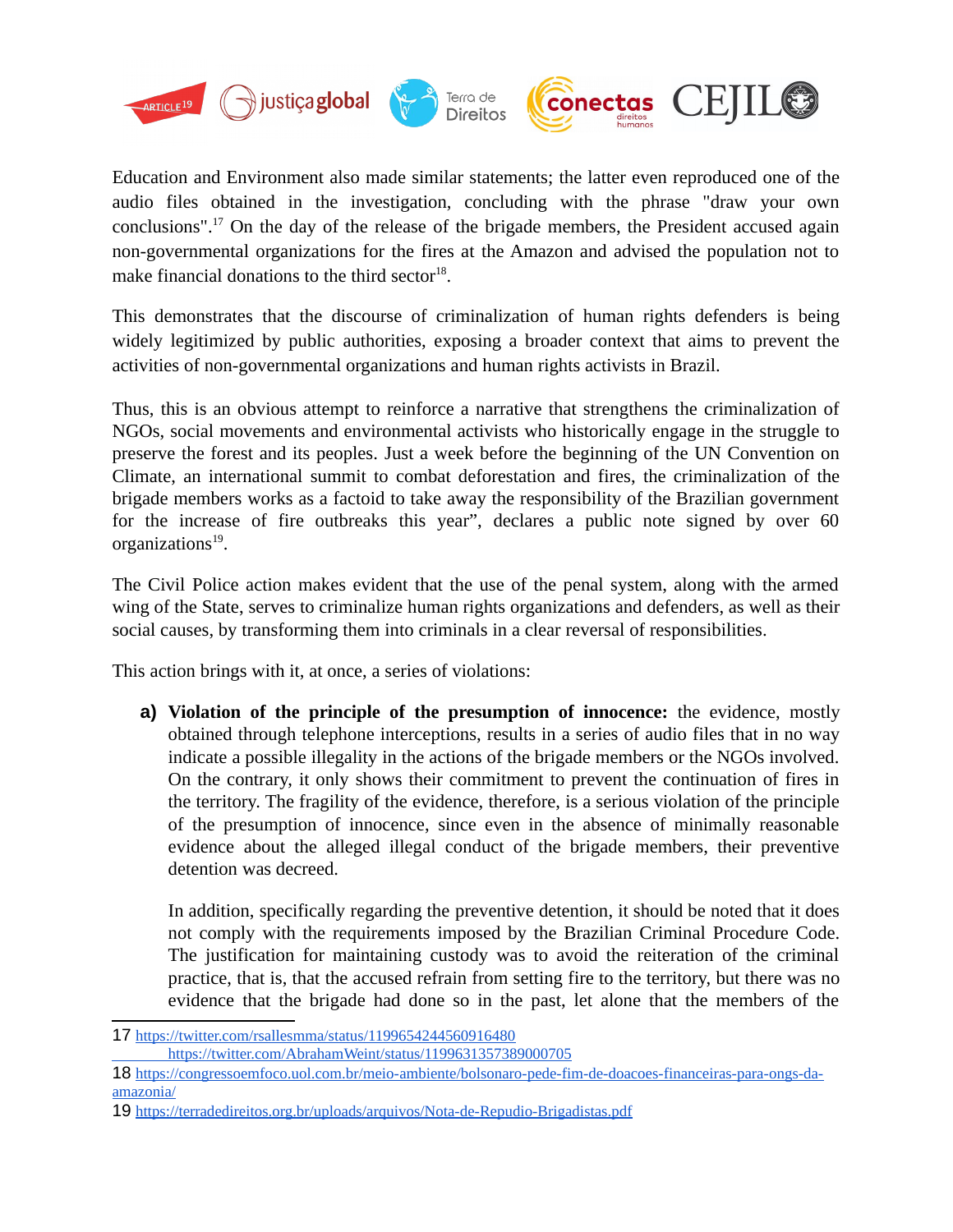

brigade could continue to act like this in the future. Even the judge himself, in determining the preventive detention, granted 10 days to the Public Prosecutor's Office and the Police to collect evidence to justify the arrest of the accused, in absolute violation of the Brazilian due process of law.

**b) Violation of the right to defense:** the actions against the Projeto Saúde e Alegria and the arrest of the accused also violated their rights of defense, as audio and video files obtained during the course of the investigation conducted under strict confidentiality were made available to the press. The Brazilian State has responsibility for the information held by its agents and, therefore, must respond when confidentiality is not safeguarded.

In this sense, it is worth mentioning the media spectacle built around the case and all the violations arising from it: the accused had their names and images widely disclosed, despite this information being confidential. Besides, the chief of police gave an interview on the day of the arrest, disclosing information that should be kept confidential due to its sensitive content, as well as due to the ongoing investigation that was being conducted under secrecy. Therefore, there was unnecessary and disproportionate exposure of those investigated.

In addition, there was a violation of the rights to defense also because those investigated were not even aware of the accusations being made against them, much less of the evidence, revealing a total lack of transparency in the investigations.

- **c) Abusive inspectional action:** several violations were also registered during the inspectional action, such as the use of firearms (pistols and submachine guns) in the execution of the search and seizure warrant at the headquarters of Projeto Saúde e Alegria. In addition, this measure proves to be extremely fragile and arbitrary, since the assets were not previously listed, being a generic warrant that authorized the seizure of all assets and documents of both the organization and brigade members. Such action violates the principles of exceptionality and specificity of the warrants, as well as interferes with the continuity of the provision of services by organized civil society organizations.
- **d) Violation of freedom of association:** this action directly clashes with Article 5, Item XVII, of the Federal Constitution, as well as Article XX of the Universal Declaration of Human Rights, and Article 16 of the American Convention on Human Rights, since violence or serious threat cannot be used to constrain, as it was done with the brigade members and the PSA organization<sup>[20](#page-9-0)</sup>.

<span id="page-9-0"></span><sup>20</sup> <https://www.theguardian.com/world/2019/nov/26/brazil-police-raid-ngo-office-amazon-wildfires>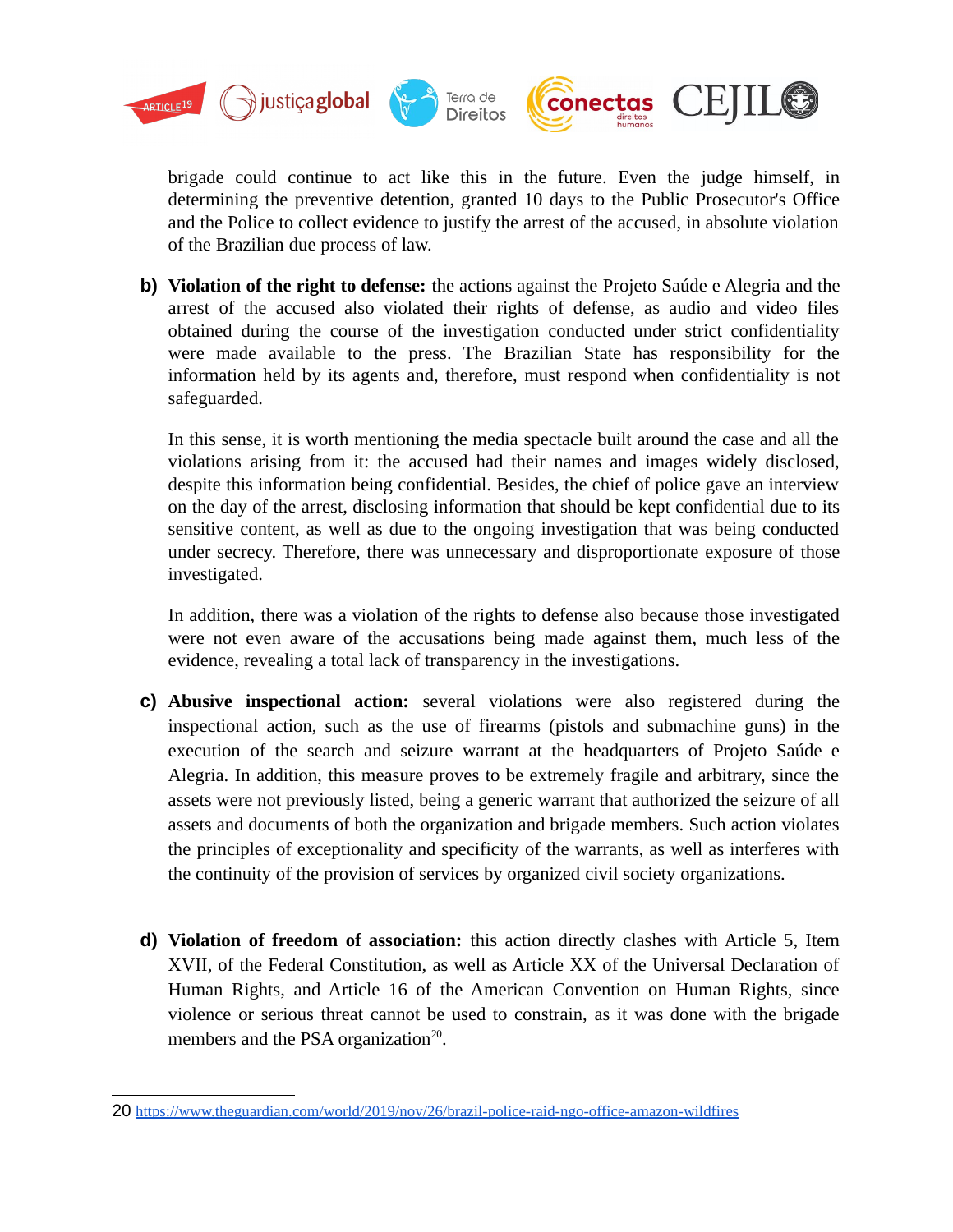

Despite the release of those investigated, there remains in the country an environment of intimidation that encourages self-censorship and restraint, as civil society feels threatened by the ongoing criminalization that inhibits the right to free association and expression. For this reason, it is a matter of the utmost importance that the present dialogue with the international organizations take place, so that the organized civil society can continue to act in the defense of human rights in Brazilian territory.

Finally, the Federal Public Prosecutor's Office released a statement on November 27, 2019, affirming that "in the federal investigation, which has been ongoing since September, no element indicated the participation of brigade members or civil society organizations". The note released by the agency also states that "On the contrary, the line of federal investigations, which has been followed since 2015, points to the harassment by land grabbers, disorderly occupation and real estate speculation as causes of environmental degradation in Alter $"^{21}$  $"^{21}$  $"^{21}$ .

## **IV. REQUESTS**

In view of the evident occurrence of human rights violations in the above-mentioned facts, and the imminence of serious damage to the rights of freedom of expression, association and defense, the organizations that sign this document hereby request that the Brazilian State take immediate action to prevent further violations, and commit to addressing effectively the structural causes of risk situations and attacks on human rights defenders in Brazil and civil society organizations that play an important role in the Brazilian society.

Thus, the UN and IACHR special procedures are requested to recommend to the Brazilian authorities:

1. That state judicial authorities be recommended to respect the rights and freedom of association and defense of the non-governmental organization "Projeto Saúde e Alegria" and members of the Alter do Chão Fire Brigade: Daniel Gutierrez Govino, João Victor Pereira Romano, Gustavo de Almeida Fernandes, and Marcelo Aron Cwerner;

2. That state judicial authorities be recommended to comply with procedural nullities present in the criminal case against the Projeto Saúde e Alegria and the members of the Alter do Chão Fire Brigade, as well as to comply with the due process of law and respect for fundamental rights and guarantees of the accused individuals, including the investigation of abuses committed during the Civil Police Operation and other proceedings involving the case;

<span id="page-10-0"></span><sup>21</sup> [http://agenciabrasil.ebc.com.br/geral/noticia/2019-11/mpf-nao-ve-indicios-de-acao-de-brigadistas-em-incendios](http://agenciabrasil.ebc.com.br/geral/noticia/2019-11/mpf-nao-ve-indicios-de-acao-de-brigadistas-em-incendios-florestais)[florestais](http://agenciabrasil.ebc.com.br/geral/noticia/2019-11/mpf-nao-ve-indicios-de-acao-de-brigadistas-em-incendios-florestais)

[http://www.mpf.mp.br/pa/sala-de-imprensa/noticias-pa/mpf-requisita-inquerito-que-acusa-brigadistas-por](http://www.mpf.mp.br/pa/sala-de-imprensa/noticias-pa/mpf-requisita-inquerito-que-acusa-brigadistas-por-incendio-em-alter-do-chao-pa)[incendio-em-alter-do-chao-pa](http://www.mpf.mp.br/pa/sala-de-imprensa/noticias-pa/mpf-requisita-inquerito-que-acusa-brigadistas-por-incendio-em-alter-do-chao-pa)